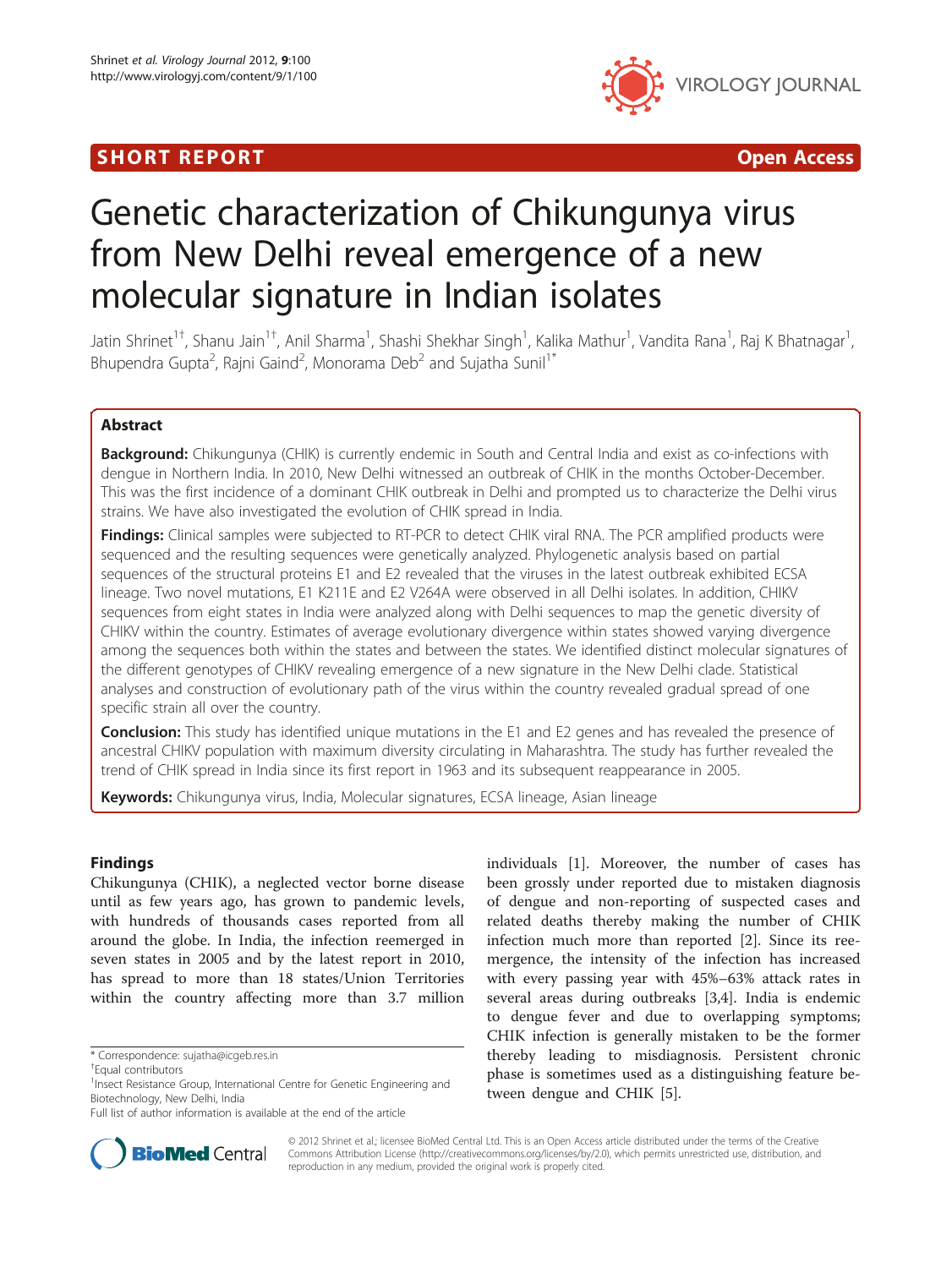Delhi witnessed a CHIK outbreak between October-December 2010 just after experiencing an outbreak of dengue. Even though CHIK has been occurring in Delhi since 2006 as co-infections with dengue [[6\]](#page-7-0) and has not been known to cause major outbreaks, last few months of year 2010 saw an unprecedented increase in number of affected CHIK cases, prompting us to characterize the strains and study the infection with special attention to its divergence in the country since the first outbreak in 1963.

Blood samples were drawn from 289 patients, who were clinically suspected to have CHIK, over a period of three months since the onset of the outbreak. The blood samples were received from outpatient and inpatients departments as part of the routine laboratory investigations for suspected cases that were suffering from the classical symptoms of fever, polyarthralgia, myalgia and skin rashes. These patients belonged to different localities of Delhi. The sera was separated and stored at −80°C. All sera samples were subjected to ELISA for testing the presence of Chikungunya virus (CHIKV) IgM antibodies using the IgM capture ELISA kits supplied by National Institute of Virology (NIV), Pune to Government Hospitals during the outbreak. A total of 80 sera samples were used for the study. The sera were not subjected to passaging using any cell lines to ensure the sequence integrity of the strains.

Viral RNA was extracted directly from sera using the High Pure Viral Nucleic Acid kit (Roche, Germany) according to manufacturer's instructions. CHIKV structural genes E1 and E2 were analyzed for the present study. Complete gene of E1 (1320 bps) and E2 (1266 bps) and partial region (555 bps) of the E1 structural gene were amplified using new primer sets as well as previously published primers [\[7,8](#page-7-0)] with modifications. For amplifying partial region of E1 gene, a nested RT-PCR protocol was developed to increase the sensitivity of RT-PCR in the clinical samples. All PCR primer sets used in the study and their genome positions are listed in Table 1. The amplicons were purified using Qiaquick PCR purification kit (Qiagen, USA) and sequenced using

Phylogenetic analyses, molecular evolution analyses of E1 and E2 genes were performed using MEGA 5 [\[9](#page-7-0)] and DNAsp softwares [[10](#page-7-0)]. As references, strains of the three genotypes, namely ESCA, Asian and African [[11\]](#page-7-0) were taken based on their sampling dates and low passage history [\(Additional file 1: Table S1\)](#page-6-0). Pair-wise genetic divergences within group and net evolutionary divergence between groups among the sequences were calculated following the maximum composite likelihood model. The sequences were further analyzed to obtain a Neighbor Joining tree with bootstrap re-sampling (1000 replicates) and validated using other distance based and character based tree models. Neutrality of mutation in the sequences was determined using Tajima's D test [[12](#page-7-0)] and validated using Fu & Li D\* & F\* [\[13](#page-7-0)]. Network analysis was performed based on SplitsTree 4 (Ver 4.11.3) [[14\]](#page-7-0) to generate a hypothetical evolutionary pathway of 108 Indian CHIKV samples in India since the 1963 epidemic till the latest outbreak in 2010.

Of the total 80 samples used in the study, 56 samples were ELISA positive and 22 samples were ELISA negative. ELISA status of remaining two samples was not known. A total of 36 samples (44%) showed amplification of the partial gene of E1. No-RT control RNA and RNA from healthy volunteer served as negative control. Of these PCR positive samples,  $53\%$  (n = 19) of samples were negative by ELISA,  $42\%$  (n = 15) of samples were positive by both methods and ELISA status of two samples (5%) was not known. Three samples were negative both for ELISA and RT-PCR and were excluded from further analysis. Using the nested RT-PCR protocol, viral RNA was detected upto Day 11 from the onset of clinical symptoms (data not shown) making this an attractive alternative to the existing RT-PCR detecting methods. Partial region of E1 gene (555 bps) from 36 samples were sequenced and aligned to study sequence variation. For the purpose of generating the molecular signature for the E1 gene, the complete gene was amplified and sequenced from seven clinical isolates. A subset

|  |  | Table 1 Primer sets used in study |  |  |  |  |
|--|--|-----------------------------------|--|--|--|--|
|--|--|-----------------------------------|--|--|--|--|

| <b>Primer Name</b> | Sequence 5'-3'                | <b>Genome position</b> | Amplicon size bps | Reference  | Where used in study                        |
|--------------------|-------------------------------|------------------------|-------------------|------------|--------------------------------------------|
| E1-primary-F       | <b>ACAAAACCGTCATCCCGTCTC</b>  | 10145-11158            | 1013              | [7]        | Primary PCR                                |
| E1-primary-R       | <b>TGACTATGTGGTCCTTCGGAGG</b> |                        |                   |            |                                            |
| $E1-F1$            | <b>GCTCCGCGTCCTTTACC</b>      | 10389-10943            | 555               | $[8]$      | Nested PCR, Phylogenetic analysis          |
| E1-R1              | ATGGCGACGCCCCCAAAGTC          |                        |                   |            |                                            |
| E1-gene-F          | GCGTACGAACACGTAACA            | 9991-11310             | 1320              | This study | Molecular signatures                       |
| E1-gene-R          | GTGCCTGCTGAACGACAC            |                        |                   |            |                                            |
| E2-gene-F          | AGCACCAAGGACAACTTCAAT         | 8542-9807              | 1266              | This study | Phylogenetic analysis Molecular signatures |
| E2-gene-R          | <b>TTTAGCTGTTCTGATGCAGC</b>   |                        |                   |            |                                            |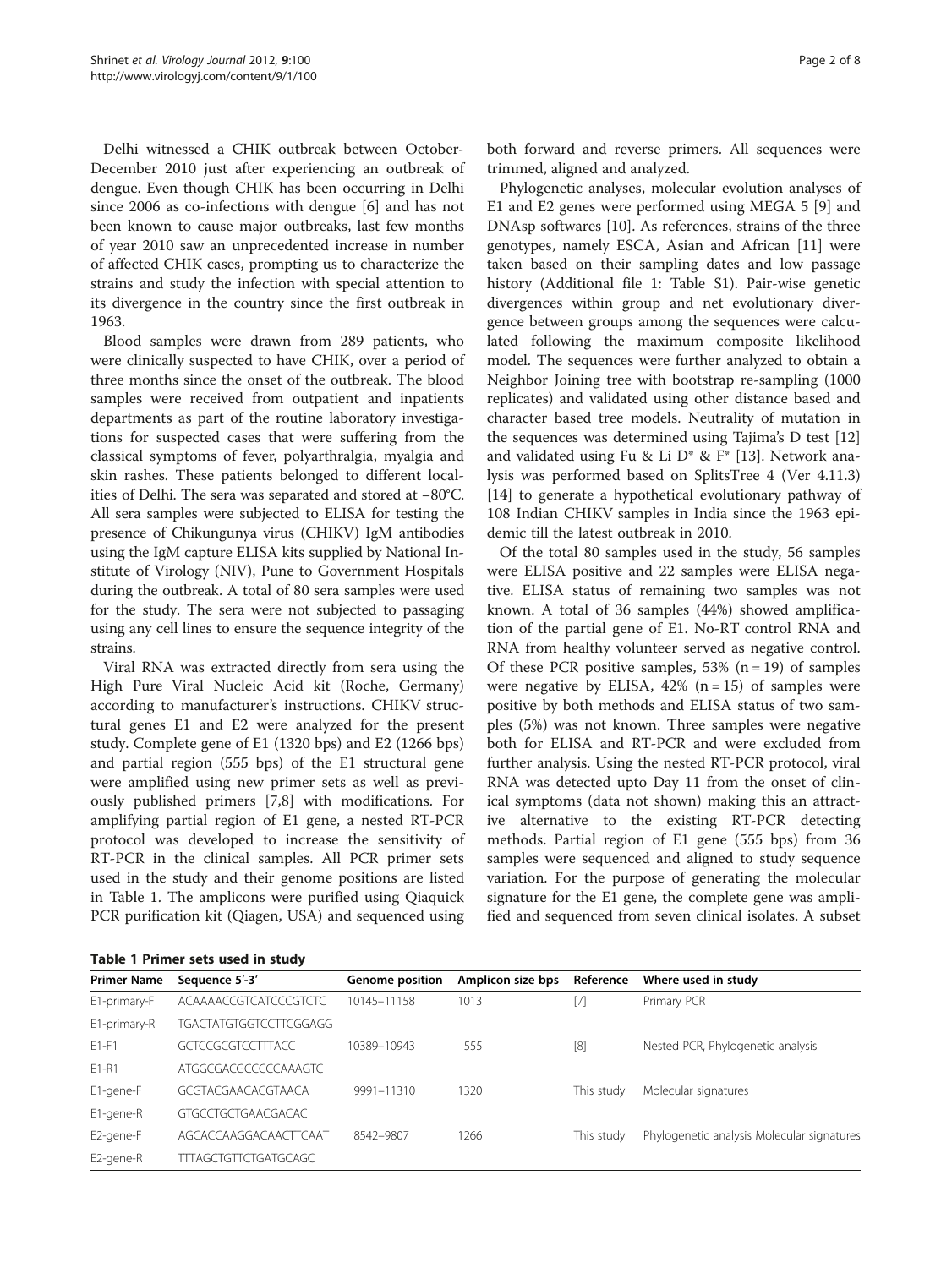of positive samples  $(n = 14)$  were used to amplify E2 gene. The amplified products were purified, sequenced and phylogenetic analysis performed.

Nucleotide sequence analysis was performed on partial regions of E1 and E2 genes on all Delhi strain sequences and compared with the 1953 Tanzanian strain (Accession no: 045811.1). With respect to E1 gene, at the nucleotide level, all Delhi samples showed variations at 15 nucleotide positions producing both synonymous and non-synonymous mutations (Table 2). Of the synonymous mutations, one at position C10602T was found to be unique to all Delhi strains. Furthermore, six strains showed additional variations at the nucleotide level. At the amino acid level, three amino acid substitutions, namely, E1 K211E, E1 M269V and E1 D284E were seen in all samples (Table 2). Apart from the above mentioned variations, three samples showed unique amino acid changes, namely, IND-10-DEL48 at amino acid positions E1 V179A, E1 S234P, IND-10-DEL88 at position E1 R196K, IND-10-DEL108 at position E1 R247C (Table 2). Analysis of E2 gene at the nucleotide level revealed thirty two variations in all Delhi samples when compared with 1953 Tanzanian strain (Table [3\)](#page-3-0). Of these nucleotide variations, eight resulted in amino acid changes. Furthermore, samples IND-10-DEL10 and IND-10-DEL15 revealed unique amino acid variations at position E2 V50A and E2 C389R respectively (Table [3\)](#page-3-0).

Of the variations in both E1 and E2 genes, two amino acid residues E1 K211E and E2 V264A deserves special mention. The E1 K211 mutation has been reported earlier in the Asian lineage and the ECSA lineage shows E1 K211N [\[15](#page-7-0)]. The E1 K211E variation in ECSA lineage has been reported in one sample from Puducherry [\[16](#page-7-0)]. In the present study, all the samples collected in Delhi have shown this variation. Tsetsarkin and co-workers [[17\]](#page-7-0) recently studied the involvement of E1-211 in the

Table 2 Nucleotide and amino acid variations of E1 gene in Delhi samples in comparison with ECSA lineage and other Indian samples are shown here

| Nucleotide<br>Position | Amino             | Samples |                          |                     |                        |                         |                         |                         |                         |                                 |                                 |  |  |  |  |
|------------------------|-------------------|---------|--------------------------|---------------------|------------------------|-------------------------|-------------------------|-------------------------|-------------------------|---------------------------------|---------------------------------|--|--|--|--|
|                        | acid<br>variation | ECSA#   | Indian<br><b>Samples</b> | All Delhi<br>Sample | <b>IND-10-</b><br>DEL4 | <b>IND-10-</b><br>DEL17 | <b>IND-10-</b><br>DEL48 | <b>IND-10-</b><br>DEL88 | <b>IND-10-</b><br>DEL91 | <b>IND-10-</b><br><b>DEL100</b> | <b>IND-10-</b><br><b>DEL108</b> |  |  |  |  |
| 10521                  |                   | Α       | $\bullet$                | $\bullet$           | $\bullet$              | $\bullet$               | $\bullet$               | G                       | $\bullet$               | $\bullet$                       | $\bullet$                       |  |  |  |  |
| 10524                  |                   | C       | $T/C$                    | т                   |                        |                         |                         |                         |                         |                                 |                                 |  |  |  |  |
| 10529*                 | <b>V179A</b>      | т       | $\bullet$                | $\bullet$           |                        |                         | C                       |                         |                         |                                 |                                 |  |  |  |  |
| 10545                  |                   | т       | C                        | C                   |                        |                         |                         |                         |                         |                                 |                                 |  |  |  |  |
| 10548                  |                   | C       | T/C                      | T                   |                        |                         |                         |                         |                         |                                 |                                 |  |  |  |  |
| 10580*                 | <b>R196K</b>      | G       | $\bullet$                | $\bullet$           |                        |                         |                         | Α                       |                         |                                 |                                 |  |  |  |  |
| 10602                  |                   | C       | $\bullet$                | т                   | C                      |                         |                         |                         |                         |                                 |                                 |  |  |  |  |
| 10614                  |                   | G       | A/G                      | A                   |                        |                         |                         |                         |                         |                                 |                                 |  |  |  |  |
| 10623                  |                   | C       | T/C                      | T                   |                        |                         |                         |                         |                         |                                 |                                 |  |  |  |  |
| 10624*                 | <b>K211E</b>      | Α       | A/G                      | G                   |                        |                         |                         |                         |                         |                                 |                                 |  |  |  |  |
| 10641                  |                   | C       | T/C                      | T                   |                        |                         |                         |                         |                         |                                 |                                 |  |  |  |  |
| 10665                  |                   | G       | $\bullet$                | $\bullet$           |                        |                         | Α                       |                         |                         |                                 |                                 |  |  |  |  |
| 10689                  |                   | Α       | A/G                      | ٠                   |                        | G                       | $\bullet$               | $\bullet$               | т                       |                                 |                                 |  |  |  |  |
| 10693*                 | <b>S234P</b>      | т       | $\bullet$                | ٠                   |                        |                         | С                       |                         |                         |                                 |                                 |  |  |  |  |
| 10723                  |                   | Т       | C                        | C                   |                        |                         |                         |                         |                         |                                 |                                 |  |  |  |  |
| 10732*                 | <b>R247C</b>      | C       | $\bullet$                | $\bullet$           |                        |                         |                         |                         |                         |                                 | т                               |  |  |  |  |
| 10734                  |                   | Α       | C/A                      | C                   |                        |                         |                         |                         |                         |                                 |                                 |  |  |  |  |
| 10743                  |                   | G       | A/G                      | Α                   |                        |                         |                         |                         |                         |                                 |                                 |  |  |  |  |
| 10746                  |                   | Α       | G                        | G                   |                        |                         |                         |                         |                         |                                 |                                 |  |  |  |  |
| 10798*                 | M269V             | Α       | G/A                      | G                   |                        |                         |                         |                         |                         |                                 |                                 |  |  |  |  |
| 10845*                 | D284E             | T       | A/T/C                    | Α                   |                        |                         |                         |                         |                         |                                 |                                 |  |  |  |  |
| 10848                  |                   | G       | $\bullet$                | $\bullet$           |                        |                         |                         |                         |                         | Α                               |                                 |  |  |  |  |
| 10893                  |                   | Α       | G                        | G                   |                        |                         |                         |                         |                         |                                 |                                 |  |  |  |  |

Asterisk next to nucleotide position denotes non-synonymous mutations. Dot represents same nucleotide as ECSA. Blank represents same nucleotide as All Delhi samples.

#ECSA strains (Accession nos. AF369024.2 and HM045811.1).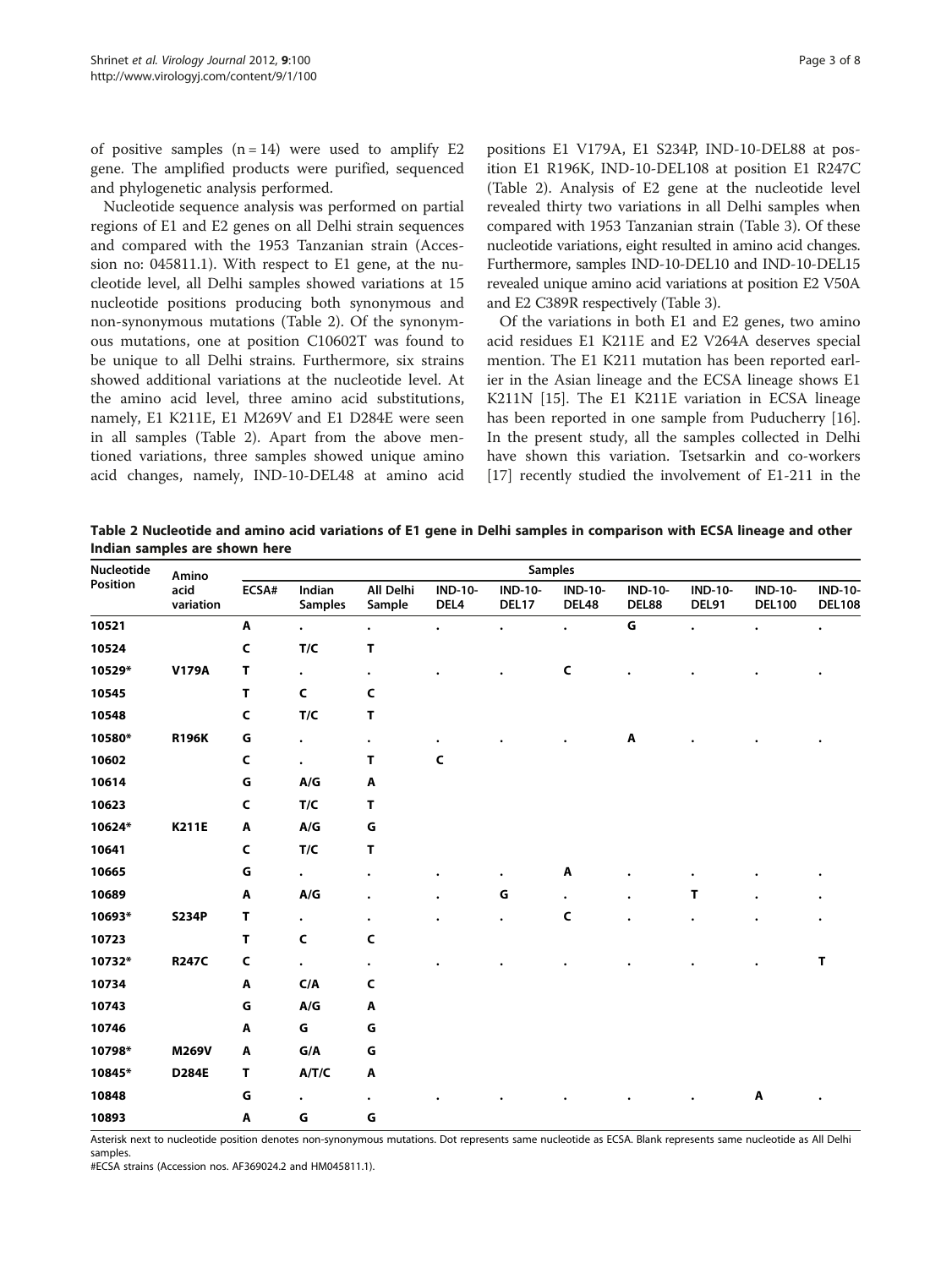<span id="page-3-0"></span>

| Table 3 Nucleotide and amino acid variations of E2 gene |
|---------------------------------------------------------|
| in Delhi samples in comparison with ECSA lineage and    |
| other Indian samples are shown here                     |

|            | ×,                |   |                                |                                             |              |       |  |  |  |  |
|------------|-------------------|---|--------------------------------|---------------------------------------------|--------------|-------|--|--|--|--|
| Nucleotide | Amino             |   |                                | <b>Samples</b>                              |              |       |  |  |  |  |
| Position   | acid<br>variation |   | ECSA# Indian<br><b>Samples</b> | All Delhi IND-10- IND-10-<br><b>Samples</b> | <b>DEL10</b> | DEL15 |  |  |  |  |
| 8690*      | <b>V50A</b>       | Τ | $\ddot{\phantom{0}}$           | $\bullet$                                   | C            |       |  |  |  |  |
| 8703       |                   | Т | C                              | C                                           |              |       |  |  |  |  |
| 8721       |                   | Т | C/T                            | C                                           |              |       |  |  |  |  |
| 8727       |                   | Τ | C/T                            | C                                           |              |       |  |  |  |  |
| 8748       |                   | C | T/C                            | т                                           |              |       |  |  |  |  |
| 8757       |                   | Т | C/T                            | C                                           |              |       |  |  |  |  |
| 8784       |                   | C | G/T                            | G                                           |              |       |  |  |  |  |
| 8811       |                   | A | G                              | G                                           |              |       |  |  |  |  |
| 8814       |                   | C | T/C                            | т                                           |              |       |  |  |  |  |
| 8859       |                   | G | A/G                            | Α                                           |              |       |  |  |  |  |
| 8865       |                   | A | G/A                            | G                                           |              |       |  |  |  |  |
| 8910       |                   | C | T/C                            | т                                           |              |       |  |  |  |  |
| 8952       |                   | C | T/C                            | т                                           |              |       |  |  |  |  |
| 9031*      | A164T             | G | A/G                            | A                                           |              |       |  |  |  |  |
| 9081       |                   | G | A/G                            | Α                                           |              |       |  |  |  |  |
| 9138       |                   | Τ | C                              | C                                           |              |       |  |  |  |  |
| 9173*      | 1211T             | Т | C                              | C                                           |              |       |  |  |  |  |
| 9270       |                   | G | $\ddot{\phantom{0}}$           | $\bullet$                                   | A            |       |  |  |  |  |
| 9276       |                   | C | Т                              | т                                           |              |       |  |  |  |  |
| 9285       |                   | C | T/C                            | т                                           |              |       |  |  |  |  |
| 9332*      | <b>V264A</b>      | Т | т                              | C                                           |              |       |  |  |  |  |
| 9437*      | <b>S299N</b>      | G | Α                              | Α                                           |              |       |  |  |  |  |
| 9476*      | T312M             | C | T/C                            | т                                           |              |       |  |  |  |  |
| 9480       |                   | C | Т                              | т                                           |              |       |  |  |  |  |
| 9489       |                   | G | A/G                            | Α                                           |              |       |  |  |  |  |
| 9525       |                   | Т | C                              | C                                           |              |       |  |  |  |  |
| 9571*      | A344T             | G | Α                              | Α                                           |              |       |  |  |  |  |
| 9588       |                   | C | T/C                            | т                                           |              |       |  |  |  |  |
| 9609       |                   | C | Т                              | т                                           |              |       |  |  |  |  |
| 9610       |                   | т | C/T                            | c                                           |              |       |  |  |  |  |
| 9615       |                   | C | Τ                              | т                                           |              |       |  |  |  |  |
| 9664*      | S375T             | T | A/T                            | A                                           |              |       |  |  |  |  |
| 9698*      | <b>V386A</b>      | Τ | C/T                            | C                                           |              | C     |  |  |  |  |
| 9706       | <b>C389R</b>      | Т |                                |                                             |              |       |  |  |  |  |
| 9741       |                   | C | T/C                            | T                                           |              |       |  |  |  |  |

Asterisk next to nucleotide position denotes non-synonymous mutations. Dot represents same nucleotide as ECSA. Blank represents same nucleotide as All Delhi samples.

adaptation of the Asian strain and eventually in its spread. They illustrated that E1-211 along with another mutation at position E1-98 were associated with CHIKV sensitivity to Ae. albopictus-adaptive effect of E1 A226V mutation. Similarly, in E2, amino acid variation E2 V264A was seen in all samples of Delhi population. Both the E1 K211E and E2 V264A variations have also been reported in the autochthonous imported case in France from India during the same period in 2010 from a different region [\[18](#page-7-0)] as well as from cases in Tamil Nadu and Andhra Pradesh [\[19\]](#page-7-0).

Furthermore, critical evaluation of the complete E1 and E2 gene sequences data allowed us to generate a molecular signature for the specific genotypes of CHIKV. The molecular signature illustrate that the Delhi samples showed a different signature from those seen in the reference strains and other strains from India reported since 1963 and the latest documented epidemic in 2005 onwards (Tables [4](#page-4-0) & [5](#page-4-0)). A recent study has reported emergence of a novel subgroup among CHIKV strains in Asian countries; however, homologous recombination did not contribute to the genetic diversity of these strains [[20](#page-7-0)]. It should be noted that the above study did not include any of the strains from the latest outbreak in 2010 in India. Molecular signatures identified by our study raises a possibility of recent recombination events in the Indian CHIKV population and warrant further detailed analysis.

Phylogenetic analysis based on E1 of all Delhi samples with strains previously reported from eight states in India since  $1963$  (n = 109) revealed that all Delhi samples were of ECSA lineage and formed a single subclade within the Indian sequences (Figure [1a\)](#page-5-0). Similar result was seen with E2 gene  $(n = 42)$  (Figure [1b](#page-5-0)). Evolutionary Divergence over 102 sequence pairs for E1 gene was calculated with a total of 143 positions in the final dataset and sequences from Maharashtra were found to be most divergent among all sequences analyzed. Tests of neutrality determined by Tajima's D test showed positive selection in E1 gene, that was further validated by Fu & Li's D\* and F\* tests ( $p < 0.05$ ). Previous studies [[15](#page-7-0)] have shown that E1 K211 is a positively selected site with a posterior probability of >75%. Another very recent study conducted on samples collected from different regions in south India, also showed that E1 K211E mutation is being positively selected [\[19\]](#page-7-0). With respect to fitness of these strains in the vector, it should be noted that Delhi had traditionally predominance of Ae. aegypti population; however, it has been shown recently that Ae. albopictus is adapted to urban breeding conditions and also plays a role in dengue transmission in Delhi and National Capital Territory of Delhi (NCT) [\[21](#page-7-0)]. It is noteworthy that Ae. aegypti is very prevalent in Tamil Nadau and Andhra Pradesh from where the samples in Sumathy et al., study [[19\]](#page-7-0) were taken while Ae. albopictus density is high in the neighbouring states. Since it has been shown in previous studies [[22](#page-7-0)] that mutations in E2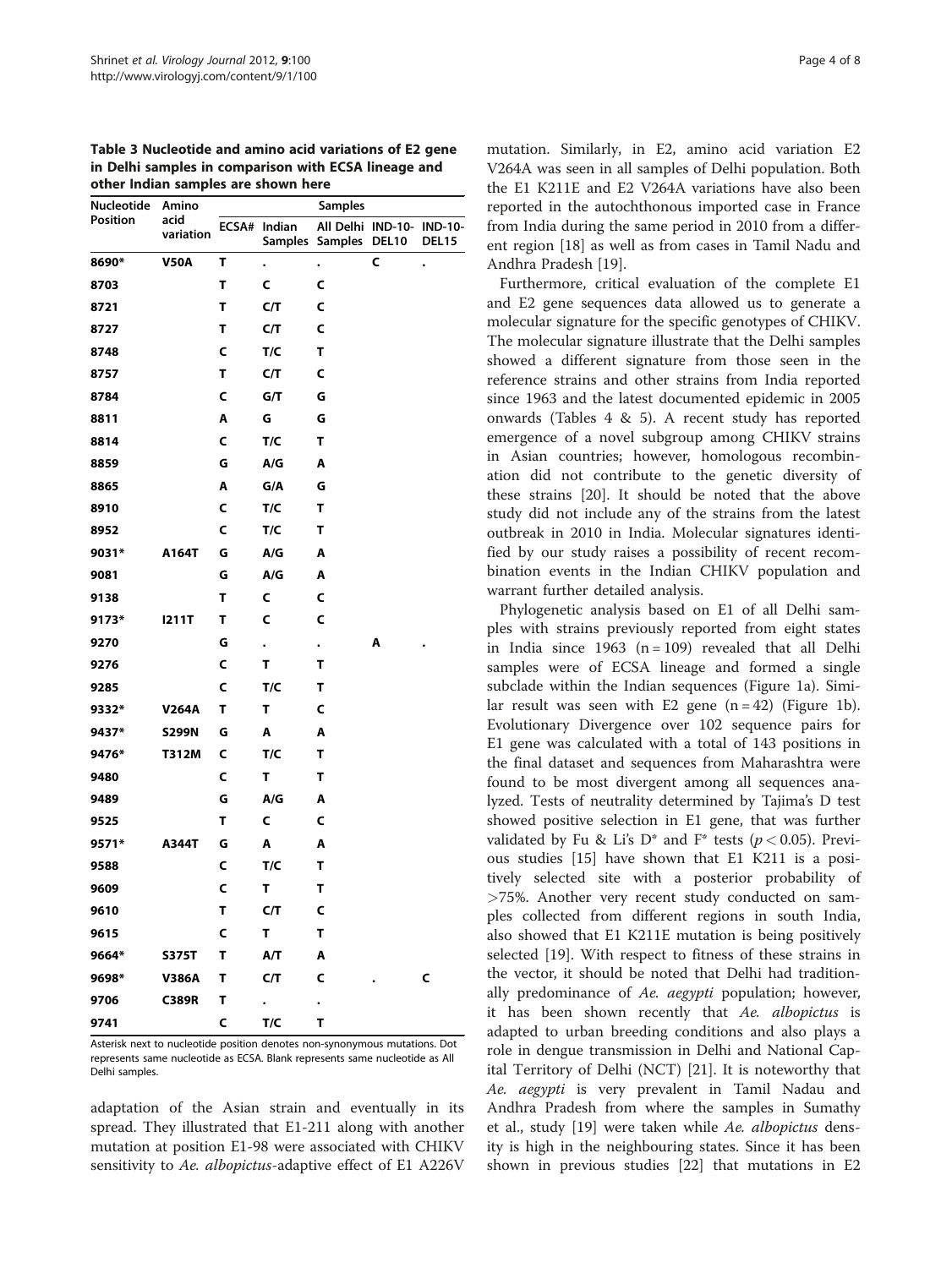| <b>Collection Year</b> | Sample                | E1 protein: Amino Acid Residue Position |     |     |     |     |     |     |     |     |     |     |     |     |     |
|------------------------|-----------------------|-----------------------------------------|-----|-----|-----|-----|-----|-----|-----|-----|-----|-----|-----|-----|-----|
|                        |                       | 72                                      | 98  | 142 | 145 | 162 | 211 | 225 | 226 | 269 | 276 | 284 | 296 | 315 | 322 |
| 1966/2005              | <b>Africa</b>         | S                                       | A   |     | А   | v   | κ   | A   | A   | I/V |     | D   | v   | v   | A   |
| 1953                   | <b>ECSA</b>           | Ν                                       | A   |     | Т   |     | К   | A   | A   | M   | M   | D   |     | v   | A/V |
| 1985/2007              | Asia                  | S                                       | т   | I/V | A/S |     | E   | S   | A   | M   | M   | D   |     | v   | A   |
| 2010                   | <b>Delhi</b>          | N                                       | A   |     | т   |     | E   | A   | A   | v   | M   | E   |     | v   | A   |
| 1963                   | <b>West Bengal</b>    | S                                       | т   | v   | s   |     | E   | S   | A   | M   | M   | D   |     | A   | A   |
| 2003/2006              | Maharashtra           | N/S                                     | A/T | I/V | T/S |     | K/E | A/S | A   | V/M | M   | E/D | L   | V/A | A   |
| 2006                   | Gujarat               | Ν                                       | A   |     | т   |     | K/N | A   | A   | v   | M   | Е   |     | v   | A   |
| 2006                   | <b>Puducherry</b>     | Ν                                       | A   |     | т   |     | K/E | A   | A   | v   | M   | E   |     | v   | A   |
| 2006/2007/2008         | Kerala                | N                                       | A   |     | т   |     | K   | A   | A/V | v   | M   | E   |     | v   | A   |
| 2007                   | <b>Uttar Pradesh</b>  | N                                       | A   |     | Т   |     | K   | A   | A   | v   | M   | Е   |     | v   | A   |
| 2006/2008              | Karnataka             | ۰                                       | A   |     | т   |     | K   | A   | A/V | v   | M   | Е   |     | v   | A   |
| 2008/2009              | <b>Andhra Pradesh</b> | N                                       | A   |     | т   |     | K/N | A   | A   | v   | M   | Е   |     | v   | A   |

<span id="page-4-0"></span>Table 4 Molecular signatures derived on amino acid residue variations in chikungunya whole E1 proteins are shown below

Amino acid residue positions of the complete E1 proteins, the Country/State and year of collection of CHIKV are denoted. (−) denotes sequence information not available.

play an epistatic role on E1 gene, it will be very interesting to analyze the effect of these mutations with respect to vector adaptability and infectivity in the presence and absence of E1 A226V mutation which also is positively selected [\[19\]](#page-7-0). Estimates of average evolutionary divergence (AED) over sequence pairs within the states showed varying divergence among the sequences both within the states and between the states. Sequences derived from samples from Karnataka and Uttar Pradesh showed least divergence, while Maharashtra showed maximum divergence suggesting existence of ancestral population in Maharashtra.

Following phylogenetic analysis and genetic diversity analyses, attempts were taken to construct a network on the basis of the important mutational events of the virus along its geographical spread along with the sampling date. The purpose of the network was to visualize the mutational paths based on the variations in the sequence analyzed as has been ascertained in recent studies [\[23,24\]](#page-7-0). In the present study, the mutation status combined with sampling date and geographical information provides insight in the spread of the strains with the country since the first incidence of the infection. Since the software also predicts hypothetical ancestral variants, this tool is useful

Table 5 Molecular signatures derived on amino acid residue variations in chikungunya whole E2 proteins are shown below

| <b>Collection Year</b> | Sample                | E2 protein: Amino Acid Residue Position |     |     |     |     |     |     |     |     |     |     |     |     |     |     |
|------------------------|-----------------------|-----------------------------------------|-----|-----|-----|-----|-----|-----|-----|-----|-----|-----|-----|-----|-----|-----|
|                        |                       | 2                                       | 118 | 149 | 157 | 205 | 211 | 255 | 264 | 299 | 317 | 318 | 344 | 375 | 384 | 386 |
| 1966/2005              | <b>Africa</b>         | Т                                       | S   | ĸ   | v   | G   |     |     | v   | N   | v   | т   | т   | S   |     | v   |
| 1953                   | <b>ECSA</b>           | т                                       | s   | К   | v   | G   |     |     | v   | S   | v   | v   | A   | S   | M   | v   |
| 1985/2007              | Asia                  |                                         | G   | R   | A   | D   | т   | v   | v   | N   |     | R   | Т   | S   | v   | v   |
| 2010                   | <b>Delhi</b>          | т                                       | S   | К   | v   | G   | т   |     | A   | N   | v   | v   | Т   |     | M   | Α   |
| 1963                   | <b>West Bengal</b>    |                                         | G   | R   | A   | D   | т   |     | v   | N   | v   | R   | т   | S   | v   | v   |
| 2003/2006              | <b>Maharashtra</b>    | I/T                                     | G/S | K   | v   | D/G |     |     | v   | N   | v   | R/V | т   | S/T | V/M | V/A |
| 2006                   | Gujarat               | Т                                       | S   | К   | v   | G   | т   |     | v   | N   | v   | v   | т   |     | M   | Α   |
| 2006/2007/2009         | Kerala                | т                                       | S   | К   | v   | G   | т   |     | v   | N   | v   | v   | т   |     | M   | A   |
| 2006                   | Rajasthan             | т                                       | s   | Κ   | v   | G   | т   |     | v   | N   | v   | v   | т   |     | M   | Α   |
| 2006                   | <b>Tamil Nadu</b>     | т                                       | s   | К   | v   | G   | т   |     | v   | N   | v   | v   | т   | т   | M   | Α   |
| 2006                   | Karnataka             | т                                       | S   | Κ   | v   | G   | т   |     | v   | N   | v   | v   | т   |     | M   | A   |
| 2006/2008/2009         | <b>Andhra Pradesh</b> |                                         | s   | К   | v   | G   |     |     | v   | N   | v   | v   | т   |     | M   | A   |

Amino acid residue positions of the complete E2 proteins, the Country/State and year of collection of CHIKV are denoted. (−) denotes sequence information not available.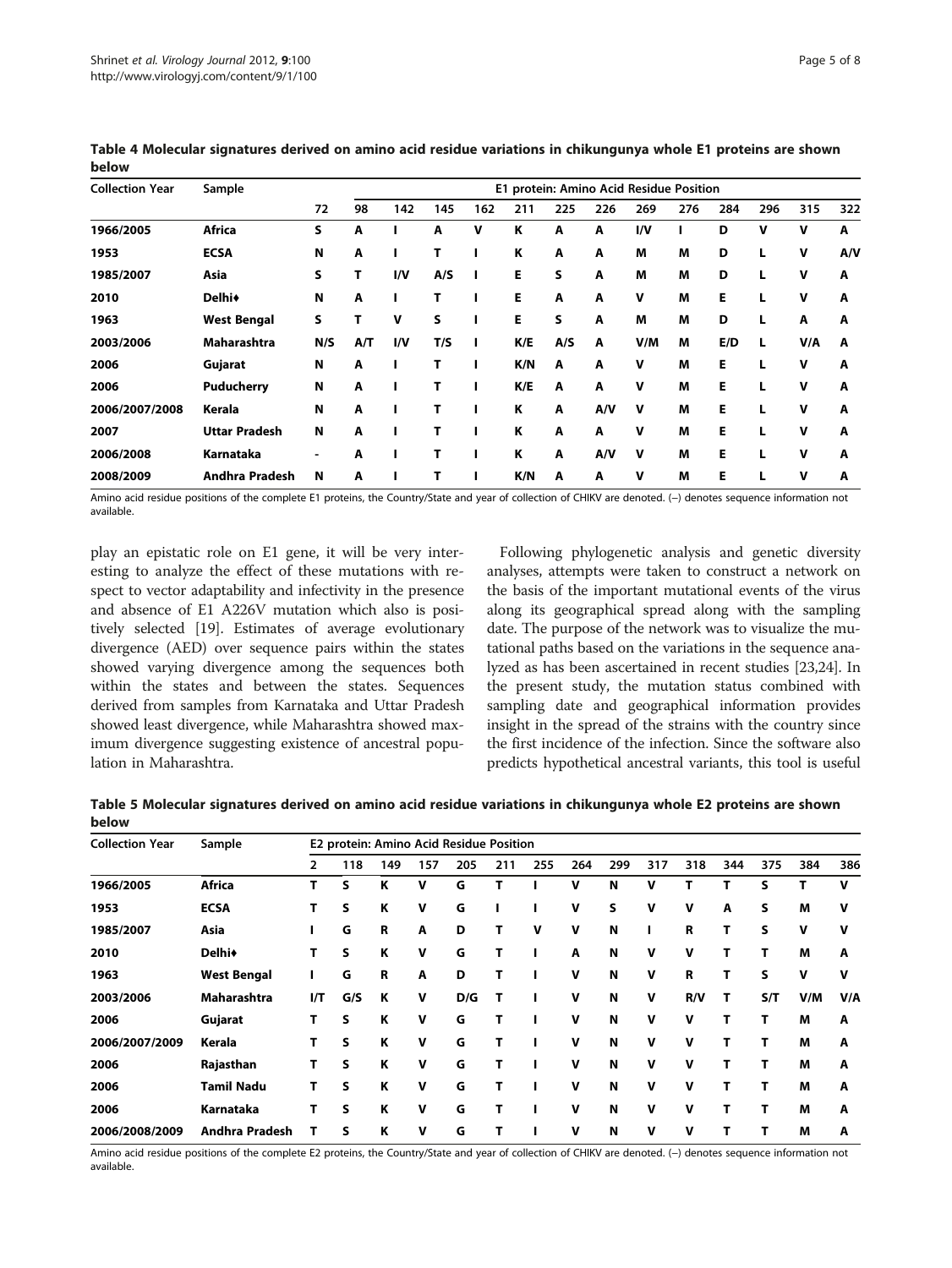to predict possible mutational steps in the absence of sampling. The network created using E1 gene sequences  $(n = 108)$  from different states of India shows evidence of possibly an independent introduction of CHIKV strains of Asian and ECSA lineage into the country with the Asian lineage introduced first followed by the ECSA lineage (Figure [2\)](#page-6-0) also been discussed in previous reports [\[25](#page-7-0)]. The network also clearly shows Delhi strains forming a separate sub-clade along with one strain from Puducherry thereby indicating population amplification of the virus from Puducherry in Delhi. All our analyses

were performed on partial E1 gene due to the availability of maximum number of sequences in this gene region  $(n = 108)$ . To validate our result, we generated the network on complete gene of E1 gene with six strains from Delhi and 38 strains from other parts of India. The results corroborated with the network derived from the partial E1 gene sequences (data not shown).

In summary, our study based on the recent outbreak in Delhi has revealed important insights to the nature of the spread of CHIKV within the country. Even though CHIKV of the latest outbreak displayed ECSA lineage,

<span id="page-5-0"></span>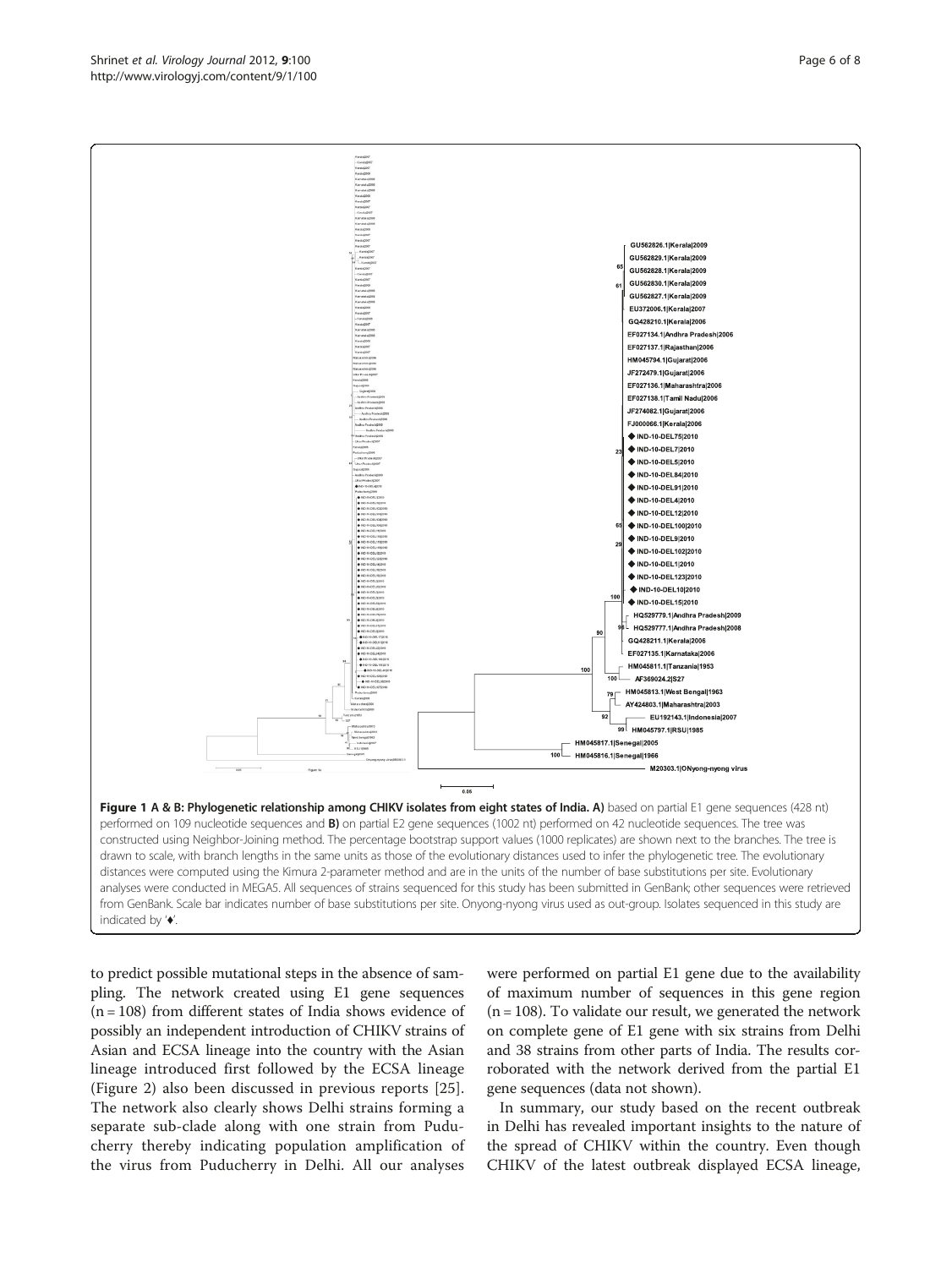<span id="page-6-0"></span>

there is emergence of a distinct molecular signature within the strains emphasizing that accumulation of mutations in the viral genome is leading to appearance of new subgroups and suggests a dynamic evolution of the virus [\[18](#page-7-0)]. Understanding the consequences of such changes in viral genomes is vital to prepare for any public health disaster like a serotype change or more serious clinical implications. Our attempts to trace the path of Indian CHIKV has also revealed that ECSA lineage may have emerged in India much later than the Asian lineage and have flared up along with the Reunion Island pandemic. Our study further shows evidence that important mutational events are also taking place within this clade that may have a potential role in the evolution of the virus and necessitates further detailed studies.

## Additional file

[Additional file 1: Table S1.](http://www.biomedcentral.com/content/supplementary/1743-422X-9-100-S1.doc) CHIKV sequences used in the study with accession number and collection date. Samples used in the study have been indicated by '♦'.

#### Abbreviations

CHIKV: Chikungunya virus; ECSA: Eastern, central and South Africa; ELISA: Enzyme-linked immunosorbent assay; RT-PCR: Reverse transcriptase polymerase chain reaction.

#### Competing interests

The authors declare that they have no competing interests.

#### Authors' contribution

SJ, VR, SSS, KM carried out viral RNA isolation, RT PCR and sequencing studies. SS, JS and AS carried out all genetic analysis. Authors from Vardhman Mahavir Medical College & Safdarjung Hospital were involved in CHIKV diagnosis, serology and sample collection. SS and RKB conceived the study and drafted the manuscript. SS and JS were involved in compiling the report. All authors read and approved the final version.

#### Acknowledgements

Financial support for this study was received from the Department of Biotechnology, Ministry of Science and Technology, India. We duly thank the Medical Superintendent, Safdarjung Hospital for permission to use the patients' samples. SS is a recipient of Ramanujan Fellowship, Department of Science and Technology, Government of India and their support is duly acknowledged.

#### Author details

<sup>1</sup>Insect Resistance Group, International Centre for Genetic Engineering and Biotechnology, New Delhi, India. <sup>2</sup>Vardhman Mahavir Medical College & Safdarjung Hospital, New Delhi, India.